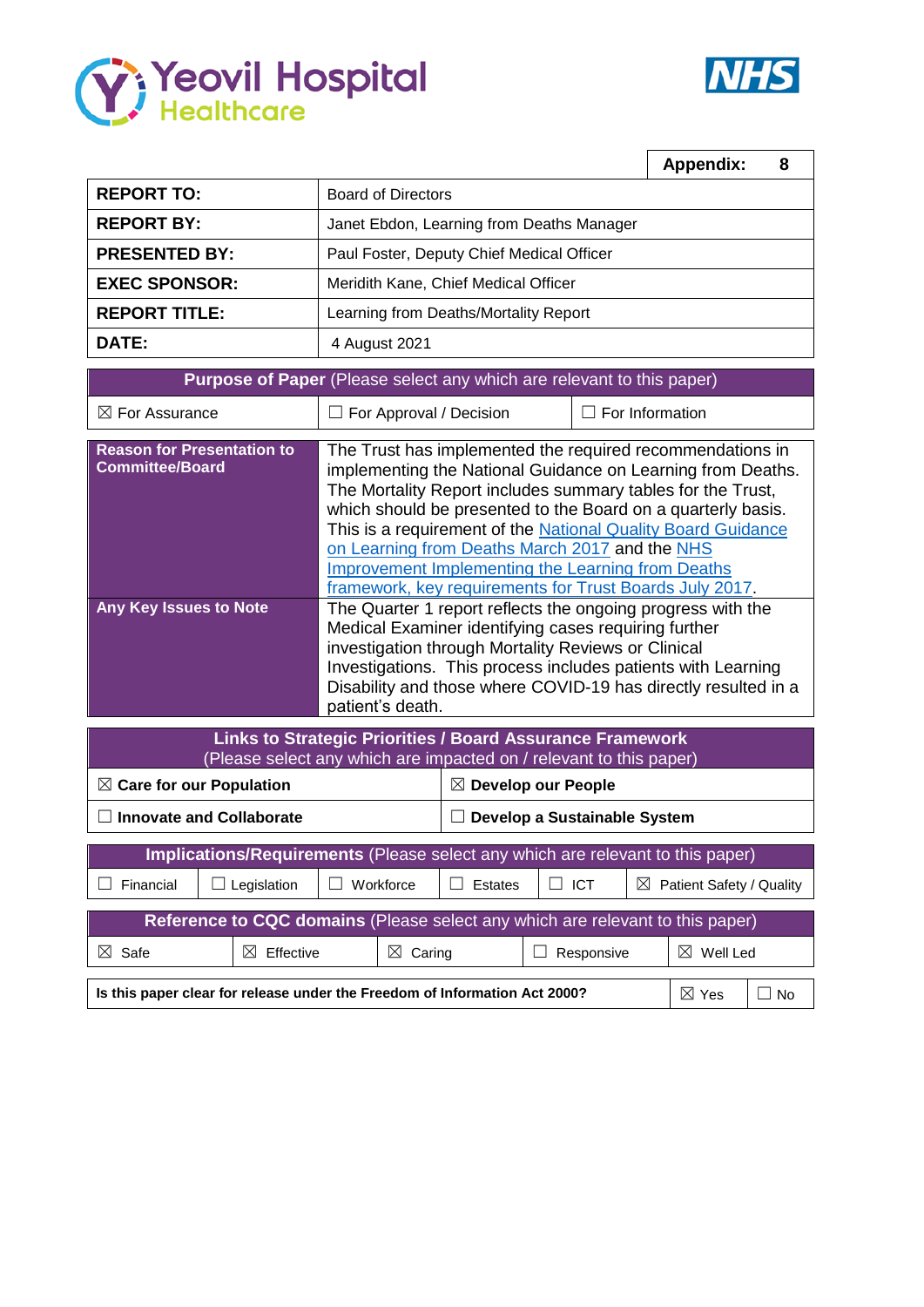# **Mortality Report Learning from Deaths**

# **Quarter 1 2021/2022**

#### **Introduction**

In December 2016 the [CQC report Learning, Candour and Accountability: A review of the way NHS](https://www.cqc.org.uk/sites/default/files/20161212-learning-candour-accountability-summary.pdf)  [Trusts review and investigate the](https://www.cqc.org.uk/sites/default/files/20161212-learning-candour-accountability-summary.pdf) deaths of patients in England, identified that learning from deaths was not given sufficient priority in some organisations and consequently valuable opportunities for improvements were being missed. In [March 2017 the National Quality Board published national](https://www.england.nhs.uk/wp-content/uploads/2017/03/nqb-national-guidance-learning-from-deaths.pdf)  [guidance on learning from deaths](https://www.england.nhs.uk/wp-content/uploads/2017/03/nqb-national-guidance-learning-from-deaths.pdf) to initiate a standardised approach to learning which includes a number of recommendations to be included into Trust's governance frameworks.

These recommendations included having a Director responsible for the learning from deaths agenda, a Non-Executive Director to take oversight of progress and implementing a systematic approach to identifying the deaths requiring review, with a robust methodology for case record reviews. Ongoing developments included specific guidance for NHS Trusts in working with families, published in [July](https://www.england.nhs.uk/wp-content/uploads/2018/08/learning-from-deaths-working-with-families-v2.pdf)  $2018$  and the introduction of Medical Examiners who commenced their role in the Trust on 1<sup>st</sup> July 2020. The intention is to make sure that all deaths not investigated through the coronial process are subject to a degree of independent scrutiny, with increased transparency for the bereaved and an opportunity for them to raise concerns.

A review of the first year of NHS Trusts implementing the Learning from Deaths National Guidance was [published by the CQC](https://www.cqc.org.uk/publications/themed-work/learning-deaths) in March 2019. This document highlights the progress that has been made with implementation of the Learning from Deaths Programme as observed during the CQC wellled inspections. The report acknowledges the early progress and the need for cultural change in the NHS, especially in respect of engagement with families. The Trust Learning from Deaths Policy has been amended to reflect these developments and the outcomes reported within future quarterly reports.

The report highlighted several challenges for Trusts in the future. These include:

- Monitoring and evolving the role of the Medical Examiner, providing continuous safety improvement, and responding to complaints and concerns.
- Developing systems to allow learning from deaths that have occurred outside of a hospital, with effective information sharing across NHS providers.
- Improving support for staff as agreed across national bodies, including NHS Improvement and the Healthcare Safety Investigation Branch to enable them to carry out robust reviews and investigations of deaths and serious incidents.

The Trust also faces the additional challenge of maintaining additional processes to investigate and learn from cases where COVID-19 has been identified as the cause of death or a contributory factor. The Mortality processes and Medical Examiner Role link closely with the Post Infection Review (PIR) required for all patients with a hospital acquired COVID-19 infection confirmed by a positive test.

The South West Regional Healthcare Setting Outbreak Framework from NHS England and NHS Improvement – South West, highlights the need for formal reviews to capture learning from these cases. The guidance states that where there is any evidence that the COVID-19 infection may have been hospital-acquired and a death has resulted, there is scope for learning. If the infection was acquired due to issues in healthcare provision, such as non-compliance with IPC processes this is potentially a Serious Incident. The choice of format to capture learning was a decision for each Trust. We have evolved a formal Post-Infection Review process, enabling inclusion of the initial review by the Medical Examiner and where required a full Mortality Review using the Structured Judgement Tool.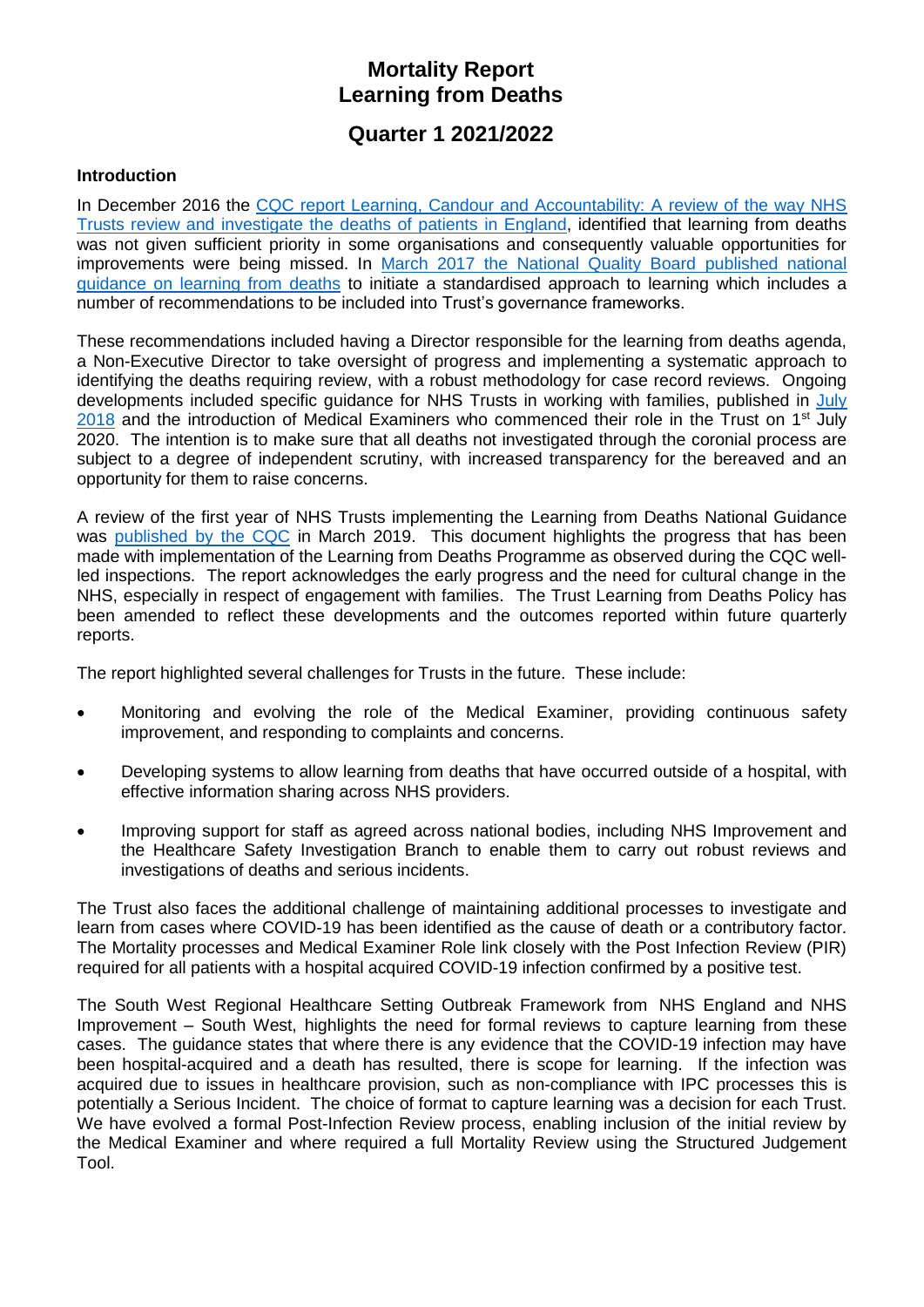The Trust responded to new and emerging information and guidance as the pandemic evolved and adhered to all National Infection Prevention and Control Guidance. We adapted our practice in line with updated guidance, increasing the frequency of patient testing. Patients are now tested on day one, three and six of admission, and then weekly, or if there is a change in condition. This has changed the standard for identification of patients with a possible or definite hospital-acquired infection who require a Mortality Review.

The Quarterly Learning from Deaths report will confirm the Trust's position in relation to these challenges as well as documenting our progress with the evolving systems used to identify and learn from a patient's death.

## **The Trust Position**

#### **Mortality Rates. In hospital deaths per month**

## **Summary Hospital-Level Mortality Indicator (SHMI)**

The number of deaths in hospital is captured through the Summary Hospital-Level Mortality Indicator (SHMI). This reports mortality at Trust level using a standard and transparent methodology, which is published quarterly as a National Statistic by NHS Digital. The SHMI is the ratio between the actual number of patients who die following hospitalisation at the Trust and the number that would be expected to die on the basis of average England figures, given the characteristics of the patients treated there. Our latest SHMI covering 12 months February 2020 to January 2021 is 90.07, which remains statistically significantly lower than expected but has increased slightly compared to the previous 12 month period.

## **Hospital Standardised Mortality Ratio (HSMR)**

The Trust uses Dr Foster to support analytical review of outcomes data. This includes reporting of the Hospital Standardised Mortality Ratio (HSMR), which reviews a set number of indicators to inform understanding of quality and improvements in clinical care. The Trust HSMR for the latest reporting period March 2020 to February 2021 is 95.5 remains within the expected range. A weekday split shows our weekday and weekend figures within the expected range.

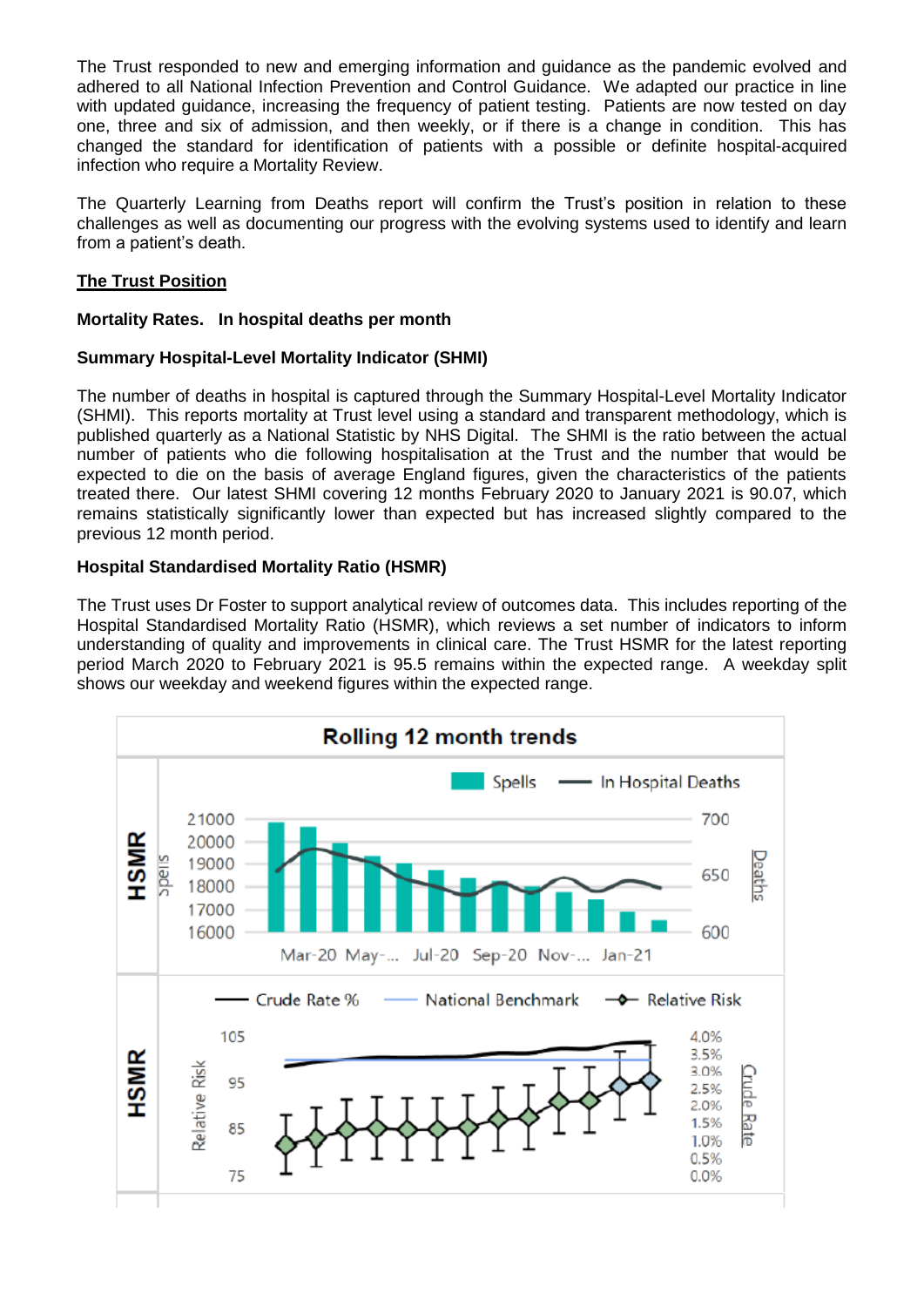#### **Dr Foster HealthCare Intelligence Mortality Data**

Dr Foster provides external assurance, providing a monthly analytical review of outcomes data in respect of Mortality within the Trust. The latest Dr Foster report with a data set from March 2021 to February 2021 highlights the Trust's position with both HSMR and SMR remaining statistically significantly low. Monitoring of our data reassures us that the reported figures are a true reflection of the current position.

The Dr Foster data also shows that we have maintained a high level of reporting of significant comorbidities. This positively affects our HSMR as this is calculated by comparing the number of expected deaths with the actual number of deaths. Patients with more comorbidities are by definition in a higher risk group for anticipated death.

The COVID pandemic has resulted in a change in patient activity which has reduced the denominator data and the variation in the number of observed deaths in some diagnoses groups. This trend will be monitored. Deaths in low risk diagnosis groups remains significantly higher than expected, although this is similar to the majority of Trusts and driven by COIVID-19 activity in viral infection diagnosis groups.

There were 2 new CUSUM alerts reported by Dr Foster in the quarter, both originating in May. The CUSUM alerts relate to Congestive Heart Failure (recurrence of previous alert) and Senility and Organic Mental Disorders. CUSUM is short for cumulative sum and an alert occurs when the number of deaths, readmissions or activity within the Trust in a cohort of patients with the same coded condition, (taking account of their comorbidities) is higher than anticipated.

All mortality alerts are reviewed firstly by identifying the patients in the cohort and checking the accuracy of the code allocated to their case. If this does not show any issues an assessment of care and management from the patient records is completed. This allows us to ascertain why the alert has occurred and to identify any actions that should be taken to address any issues with the management of this group of patients. This process may result in the coding for the patient spell being amended if their main documented condition or cause of death has changed since their admission. Reviews are carried out through the Mortality Review Group or by the clinical teams involved, with the outcome fed back through the Clinical Outcomes Committee.

In respect of the CUSUM alerts relating to Congestive Heart Failure (recurrence of previous alert) and Senility and Organic Mental Disorders these were very low numbers and it was agreed that these categories should be monitored and investigated if the numbers increase.

#### **Learning from Deaths**

#### **The Process**

In addition to the above overview reporting mechanisms it is important to provide a formal system to review the care and management of any patient who dies within the Trust. The Trust's Learning from Deaths Manager holds responsibility for ensuring robust systems are used to identify and share learning form any death within the hospital.

The Structured Judgement Review Tool (SJR) from the Royal College of Physicians has been adapted to facilitate its use throughout the hospital. Formal mortality reviews are undertaken with data analysis used to inform improvements in care and provide reports to the Board.

The Mortality Review Group and the Learning from Deaths Manager oversee reviews of the management and care of all patients who have died within the hospital. A three-stage process is used with those patients requiring a formal review identified through the formal Medical Examiner interventions at the time of completing the death certification.

 Mortality review 1 - An initial assessment completed by the Medical Examiner enables early identification of any case where a potential problem exists. For example, where the cause of death does not follow from the admission diagnosis or where a potential omission in care or poor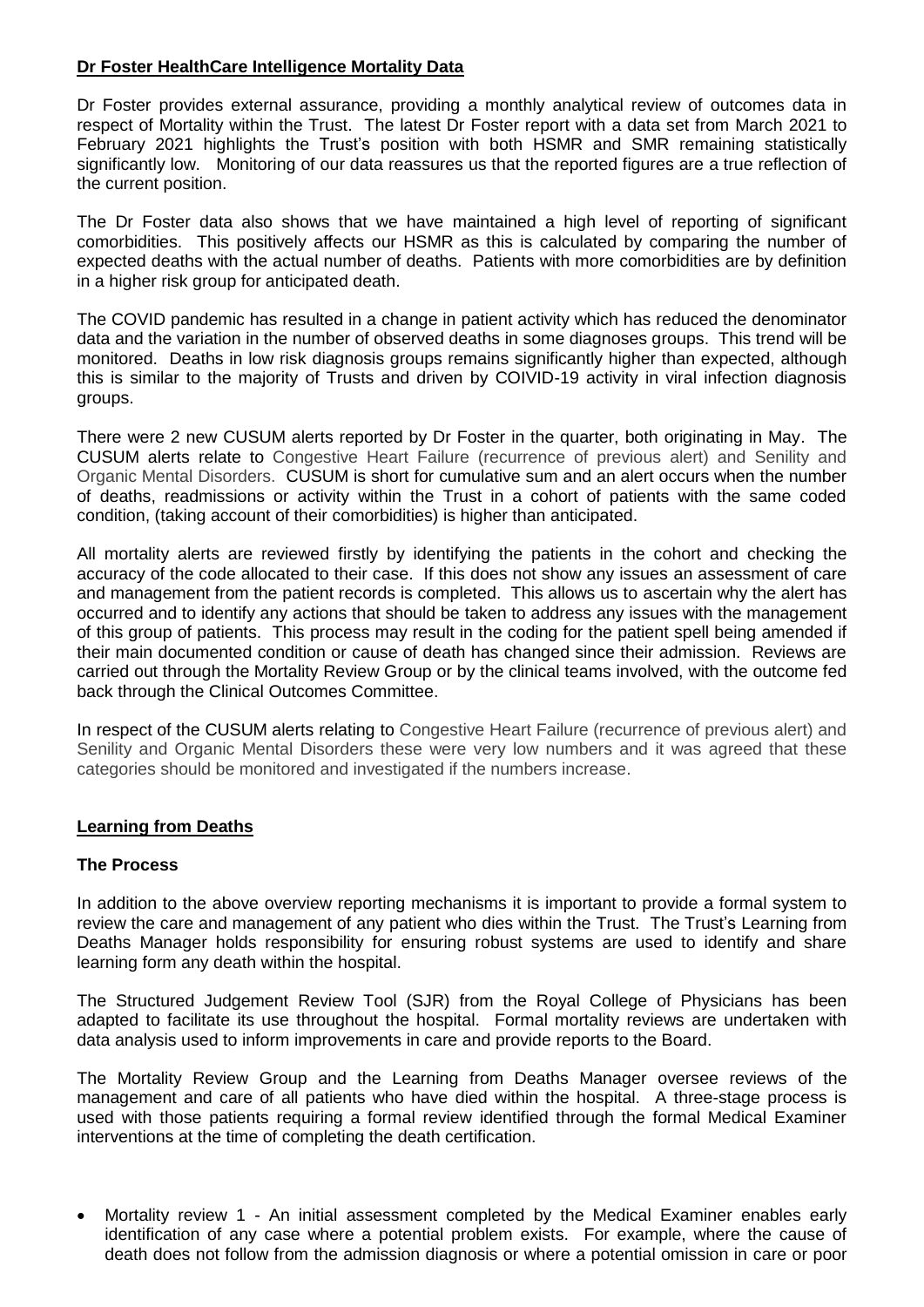management is identified. Any such case is referred to the Specialty Team or the Mortality Review group who are responsible for undertaking a detailed mortality review to identify any concerns and to ensure learning for improvement. This system ensures that all patient deaths are subject to an initial review of their management and care, with a small number going forward for a full formal Mortality or Clinical review.

 Mortality Review 2 - Cases identified for this type of review will undergo a full review via speciality Morbidity and Mortality meetings with presentation of any significant findings at local Clinical Governance Sessions. Outcomes from these meetings, in particular any learning and actions taken will be recorded through the Learning from Deaths Manager within the Structured Judgement Review tool. The SJR tool summarises each review with an avoidability score. This is used to determine whether the information identified during the review, shows any evidence that the patient's death could have been avoided if different actions had been taken or the circumstances had been different. Any investigation undertaken outside of this process, for instance Serious Untoward Incident Investigations where death has occurred will now include an avoidability score as part of the investigation summary. This ensures all patient in hospital deaths can be categorised depending on the level of avoidability in each individual case regardless of the investigative process.

There are some groups of patient who will automatically be subject to a Mortality Review 2, regardless of any findings identified by the Medical Examiner. These are where the number of deaths in the specialty is small, where the patient had a Learning Disability and where there is evidence of a hospital acquired COVID-19 infection which has been cited as the cause or contributed to the death.

 Mortality Review 3 - The third stage of the process involves the referral of any patient whose Mortality review has identified a degree of avoidability greater than 50% to the Mortality Review Group for verification and action. The Medical Examiner may also refer cases direct for this level of review. These cases may also include those where an incident investigation has been undertaken which does not cover the patient's death or where a case has been referred for a formal coroner's inquest.

The current investigation processes continue where an incident has been reported, the Coroner is involved, or where other potential issues have been identified through the complaints or bereavement process. The Medical Examiners, Medical Examiner's Officer and Learning from Deaths Manager liaise closely to avoid duplication and ensure that all deaths in hospital are reviewed at an appropriate level with outcomes, both positive and negative, recorded and shared.

The Trust's Learning from Deaths Manager has responsibility for collating learning from all inpatient deaths whichever review method is used. Outcomes are reported through the Incident Investigation and Learning Group, Local Governance Meetings, the Mortality Review Group and the Clinical Outcomes Committee as well as being summarised within this quarterly report.

The Mortality Review Group continues to allocate formal review to clinicians with the expectation that they will perform the formal review and discuss with colleagues, ensuring a robust process. Virtual meetings to provide feedback from the month's reviews and to collate learning have been introduced. These have proved effective in sharing learning and identifying themes and issues across the clinical areas.

#### **Update from the Medical Examiner**

The introduction of the Medical Examiner Role in 2020 has helped to formalise the above systems.

- Plans for all patients who die in the hospital to have a notes review by the Medical Examiner has not yet been possible due to the number of available Medical Examiner sessions.
- The majority of deaths are scrutinised and assessed to identify any issues for referral. A discussion also occurs with the doctor responsible for completing the Medical Certificate of Cause of Death (MCCD). This may prompt learning for the individual doctor and can serve to reduce the possibility of the documented cause of death being rejected by the Registrar's Office.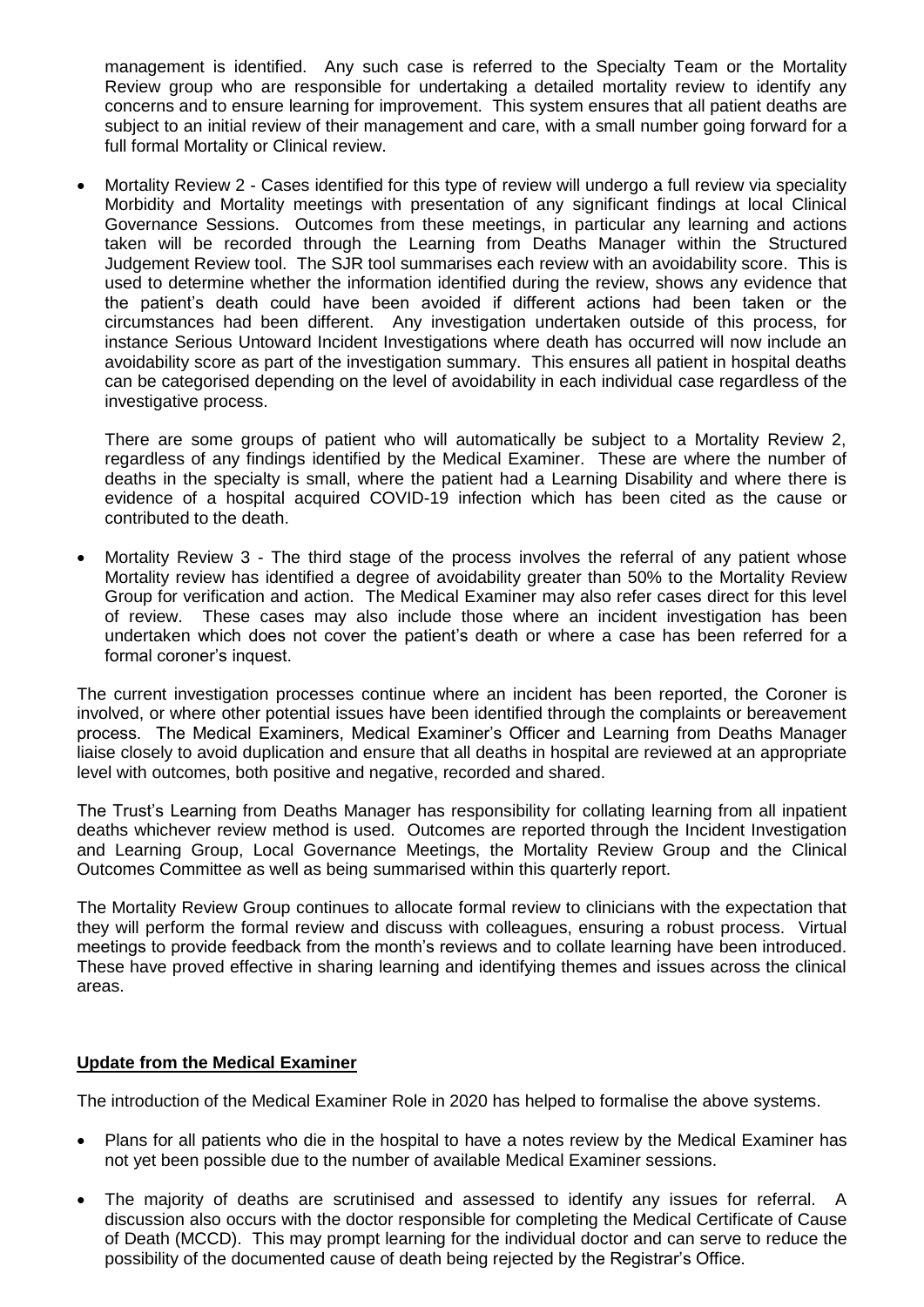- There will be a conversation between the Medical Examiner Officer or Medical Examiner and the patient's Next of Kin to explore any care concerns that they may have. This allows the team to identify any potential issues and to address these at an early stage.
- Extending the Medical Examiners Remit to include deaths in the community provides a new challenge, both in the increased level of activity that will be evident and the coordination required across the acute and community setting.

#### **Quarter 1 Review Outcomes**

Quarter 1 saw 129 inpatient deaths scrutinised by the Medical Examiner. These would be classified as a Mortality Review at level 1 as described above. Of these cases 28 were referred to the Coroner for agreement about the cause of death, 19 were referred for a full review using the Structured Judgement Tool. 9 of these to be completed through the Mortality Review Group and 10 by the clinical teams.

Of those cases referred to the Coroner for agreement about the cause of death, the vast majority resulted in a form 100A being issued. This means the Coroner was informed of the death but the doctor has been given permission by the Coroner to issue the Medical Certificate and the Registrar is advised that the Coroner has been made aware of the death but no further investigation is necessary.

#### **Coronial Activity**

There are cases where the Coroner has requested investigative statements from staff in relation to the death of an inpatient or where the patient had a recent admission or procedure that could be relevant to their death. 2 new instructions were received relating to deaths in quarter 1, both from deaths in the previous quarter. In both cases the patients died at home from alcohol related disease following a recent admission. Formal statements have been obtained with no omission or care problems identified that would be considered to have contributed to the deaths. No inquests were held in the quarter requiring Trust attendance but one complex case continues to be subject to Preinquest reviews with the Dorset Coroner.

#### **Learning Disability Deaths**

One patient with a Learning Disability died in the quarter. The death has been reported in line with national requirements and will be reviewed as part of the Trust's formal process and referred externally for a full LeDeR review. Following the changes to the current process these cases will be subject to a full Mortality Review (MR2) using the Structured Judgement Tool. No immediate actions have been identified and the deaths are not believed to be as a consequence of concerns about hospital care.

#### **Neonatal and Maternal Deaths**

CNST requires that cases and actions reviewed using the **Perinatal Mortality Review Tool (PMRT)** are reported to Trust Board quarterly. The PMRT facilitates a comprehensive, robust and standardised review of all perinatal deaths from 22+0 gestations (excluding terminations) to 28 days after birth; as well as babies who die after 28 days following neonatal care. Review is undertaken by a multidisciplinary panel of clinicians which has to include a panel member who is external to the unit.

The web-based tool presents a series of questions about care from pre-conception to bereavement and follow-up care. The factual information is entered in advance of a multidisciplinary panel of internal and external peers (allowing for a 'Fresh eyes' perspective) review of cases. The tool is used to identify required learning with action plans generated, implemented and monitored.

Reviews undertaken and the findings are detailed in the Trust's Quarterly Maternity Quality Report.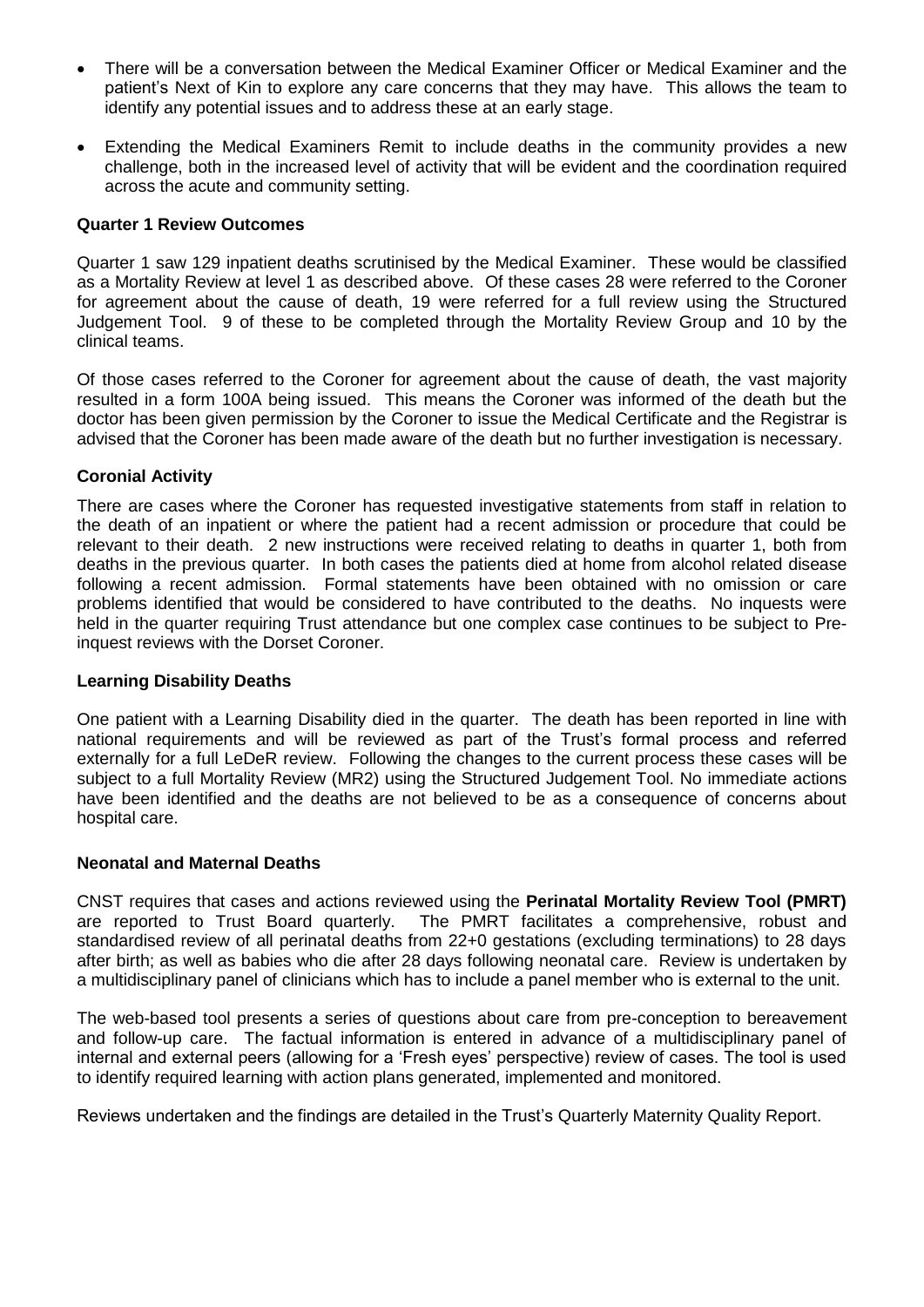This table provides the number of deaths in month against the number reviewed using any of the investigative processes available. Please note there is a delay in accurate reporting of in-quarter reviews due to the time frames of external surveillance data from Dr Foster and the mortality review process . This table will be updated quarterly.

|                                                                                 | 2019/20        |                |                |                         |                | 2020/21        |                |                    | Green line indicates the point where the Medical Examiners process was introduced<br>and mortality review process changed. |                |                |                                |                |             |                |                |                |                |             | 2021/22         |          |             |                |                |
|---------------------------------------------------------------------------------|----------------|----------------|----------------|-------------------------|----------------|----------------|----------------|--------------------|----------------------------------------------------------------------------------------------------------------------------|----------------|----------------|--------------------------------|----------------|-------------|----------------|----------------|----------------|----------------|-------------|-----------------|----------|-------------|----------------|----------------|
|                                                                                 | Jan            | Feb            | Mar            | Q <sub>4</sub><br>Total | April          | May            | June           | Q1<br><b>Total</b> | Jul                                                                                                                        | Aug            | Sep            | Q <sub>2</sub><br><b>Total</b> | Oct            | Nov         | Dec            | Q3<br>Total    | Jan            | Feb            | Mar         | Q4<br>Total     | April    | May         | June           | Q1<br>Total    |
| Total deaths in<br>the Trust<br>(including ED<br>deaths)                        | 88             | 67             | 71             | 226                     | 61             | 51             | 55             | 167                | 37                                                                                                                         | 53             | 51             | 141                            | 52             | 81          | 96             | 229            | 104            | 76             | 57          | 237             | 61       | 68          | 59             | 188            |
| Number subject to<br>a Level 1 Mortality<br><b>Review</b>                       | N/A            | N/A            | N/A            |                         | N/A            | N/A            | N/A            |                    | 33                                                                                                                         | 47             | 51             | 131                            | 49             | 62          | 58             | 169            | 85             | 49             | 37          | 171             | 49       | 47          | 33             | 129            |
| Number subject to<br>a Level 2/3<br><b>Mortality Review</b>                     | 28             | 15             | 17             | 60                      | 6              | $\overline{7}$ | 3              | 16                 | 5                                                                                                                          | 6              | 4              | 15                             | $\overline{7}$ | 14          | 17             | 38             | 10             | 16             | 8           | 34              | 8        | 3           | 4              | 15             |
| <b>Number</b><br>investigated as a<br><b>Serious Incident</b>                   | 1              |                | $\mathbf 0$    | $\overline{2}$          | $\mathbf 0$    | $\Omega$       | $\mathbf 0$    | $\mathbf 0$        | $\overline{0}$                                                                                                             | $\overline{0}$ |                | 4                              | $\overline{0}$ | 0           | $\mathbf 0$    | $\bf{0}$       | $\overline{0}$ | $\mathbf 0$    | $\Omega$    | $\mathbf 0$     | $\Omega$ | $\mathbf 0$ | $\overline{0}$ | $\mathbf{0}$   |
| Learning<br><b>Disability deaths</b>                                            | $\overline{0}$ | 2              | $\Omega$       | $\overline{2}$          | 4              | 1              | 0              | 5                  | 0                                                                                                                          | 1              | $\Omega$       | и                              | 0              | 0           |                |                | 0              |                |             | $\overline{2}$  |          | $\Omega$    | $\Omega$       | 1              |
| <b>Bereavement</b><br>concerns                                                  | $\overline{4}$ |                | $\mathbf{0}$   | 5                       | $\mathbf{0}$   | $\mathbf{0}$   | $\overline{2}$ | $\mathbf{3}$       | $\mathbf 0$                                                                                                                | 1              | $\mathbf 0$    |                                | $\mathbf{0}$   | $\mathbf 0$ | 0              | $\bf{0}$       | $\mathbf{0}$   | $\mathbf{0}$   | $\mathbf 0$ | $\mathbf 0$     | 0        |             |                | 2 <sup>2</sup> |
| <b>Coroner's Inquest</b><br>investigations                                      | $\overline{2}$ | $\overline{2}$ | $\mathfrak{Z}$ | $\overline{7}$          | $\overline{2}$ | $\overline{2}$ | 0              | 4                  | 0                                                                                                                          | 3              | 3              | 6                              | 3              |             | $\overline{2}$ | $6\phantom{1}$ | 0              |                |             | $2\overline{ }$ | 0        |             |                | $\overline{2}$ |
| Number thought<br>more likely than<br>not to be due to<br>problems with<br>care | $\Omega$       | 0              | $\mathbf 0$    | $\bf{0}$                | $\mathbf 0$    | $\mathbf 0$    |                | 1                  | $\overline{0}$                                                                                                             | $\mathbf 0$    | $\overline{0}$ | $\bf{0}$                       | $\mathbf 0$    | $\mathbf 0$ | $\mathbf 0$    | $\bf{0}$       | $\overline{0}$ | $\overline{0}$ |             | $\mathbf 1$     | $\Omega$ | $\mathbf 0$ | $\overline{0}$ | $\bf{0}$       |

It should be noted that scrutiny of all patient deaths by the Medical Examiner and the resultant change in process means that comparative data is not yet available for all types of investigative review. Where available retrospective data has been added to the above chart.

In Q1 129 cases were reviewed by the Medical Examiner as a first level Mortality Review and 20 deaths were subject to a full case review

- 15 were subject to a level 2 Mortality Review using the SJR tool
- 1 case was referred for a LeDeR review following initial local review.
- 2 cases were reviewed where bereavement concerns were raised and 2 will be reviewed as part of the coronial process.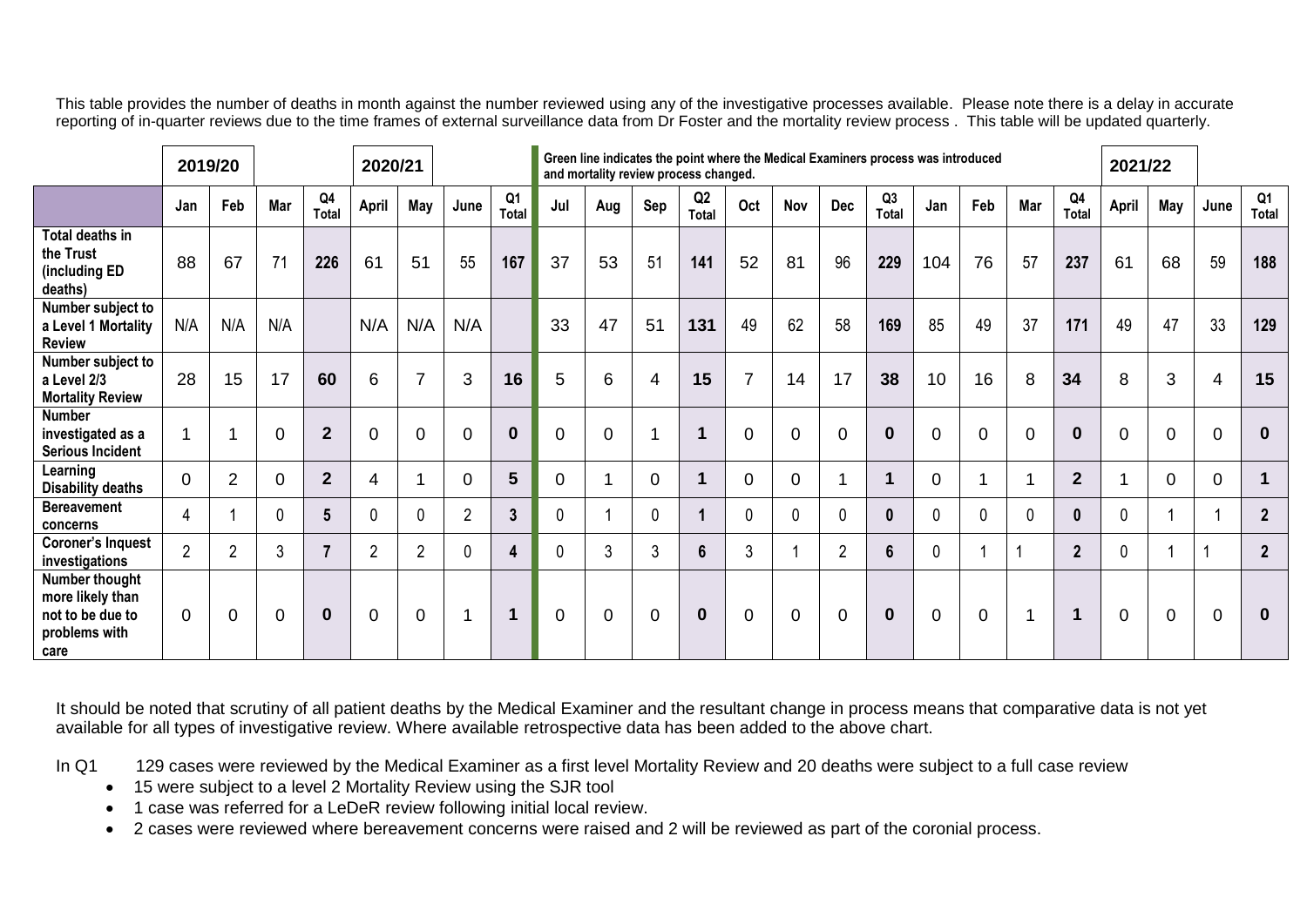For those reviews undertaken using the Structured Judgement Tool in Quarter 1 (and the updated cases from the previous quarter), there were no cases scoring 3 or lower. The case scoring 3 from the previous quarter has been fully reviewed and discussed at local Governance resulting in a downgrade of the avoidability score. The Mortality Review Group have been assured by the secondary review of the appropriateness of this decision. All cases reviewed using the SJR approach in Quarter 1 scored 5 or 6.

This data is summarised in the following charts:





#### 2021 – 2022



It should be noted that these figures relate to Level 2 case reviews performed using the Structured Judgement Tool only with the previous quarter update in place.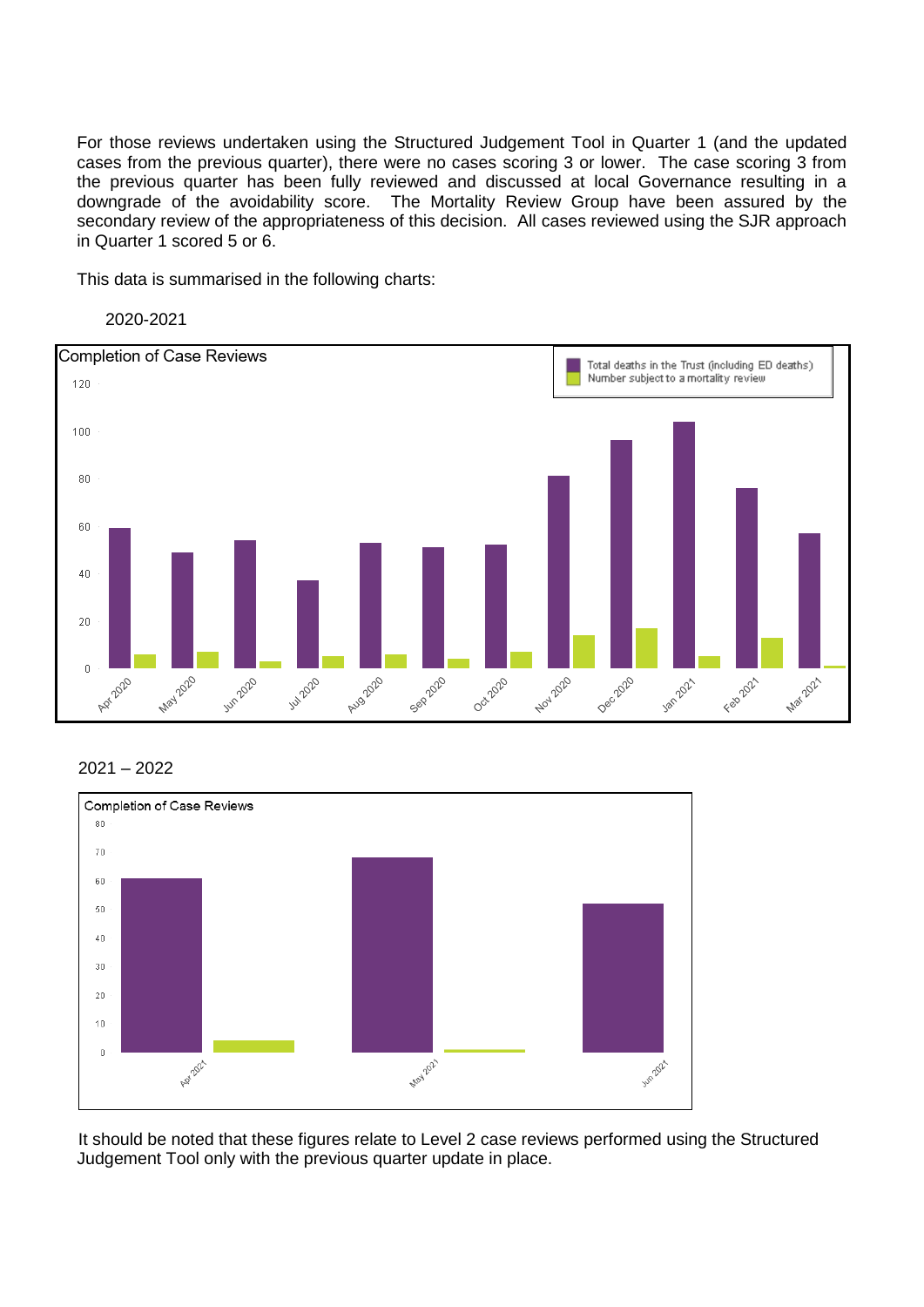## **Overall Findings from case reviews completed using the Structured Judgement Tool**



## **Quarter 1 2021/22- Quality of Care**

## **Care Concerns Identified rolling year to date**

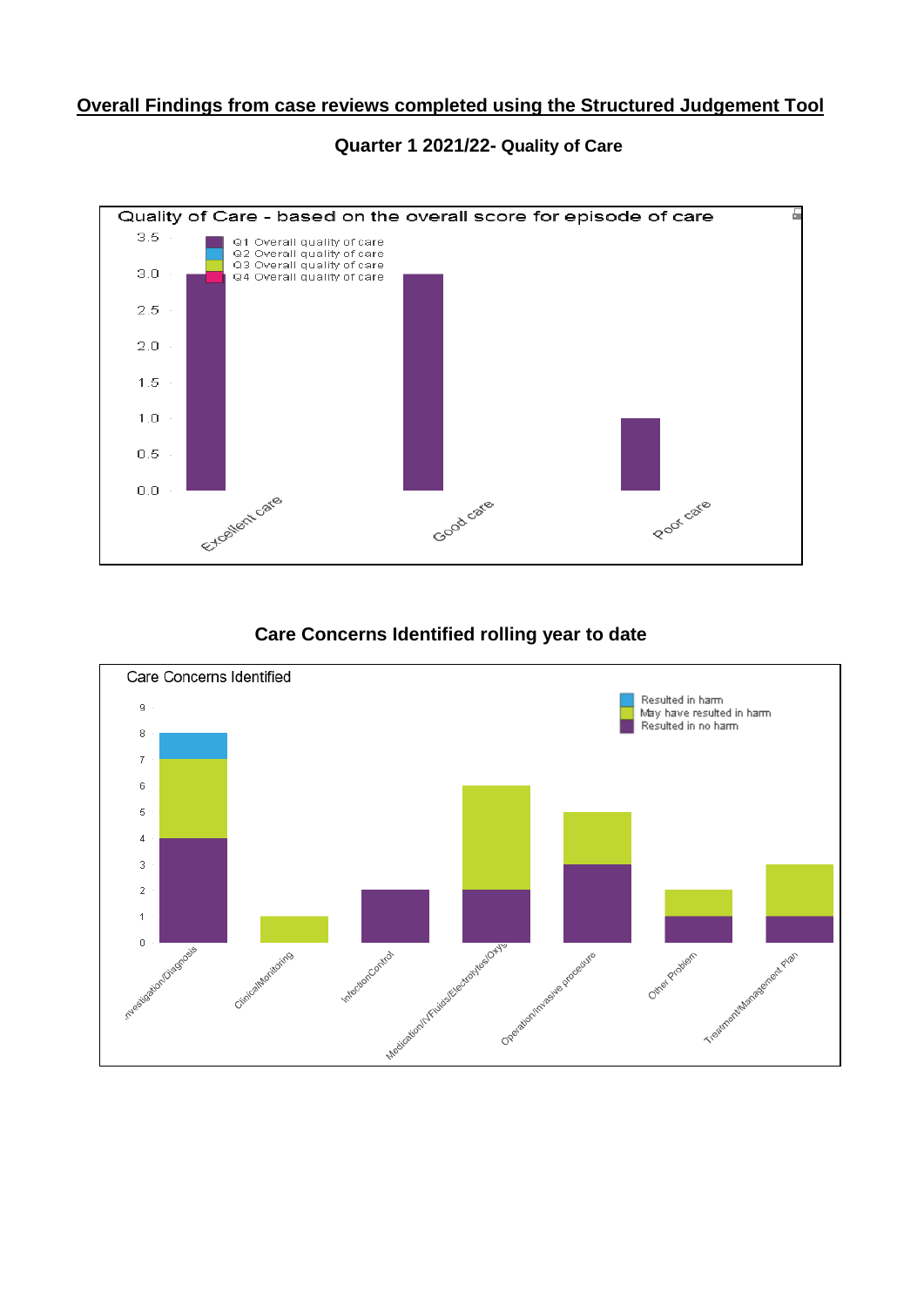

## **Level of avoidability of death in each case reviewed - Rolling data 2019-2021**

#### Structured Judgement Tool Avoidability Score

- 1 Definitely avoidable
- 2 Strong possibility of avoidability
- 3 Probably avoidable greater than 50%
- 4 Possibly avoidable less than 50%
- 5 Slight evidence of avoidability
- 6 Definitely not avoidable

All in hospital deaths can provide information about the individual patient's care and management. Alongside the formal mortality review process learning can take many forms and be identified through many sources including those detailed above;

- Serious Incident Reviews
- Complaints and bereavement concerns
- Medical Examiner reviews
- Coronial activity
- Learning Disability Reviews (LeDeR)
- Perinatal Mortality Reviews.
- Child Death Review processes.
- Review of COVID-19 related deaths

The Trust has developed processes to identify any care and service delivery problems within the group of patients where a COVID-19 infection has contributed to or caused their death. This is important as the number of deaths increases both nationally and within the Trust. Current data shows that 41 patients had COVID-19 identified as a cause of death documented on their death certificate. Reviews have included hospital-acquired infections and those patients admitted with a positive status. Outcomes of reviews for individual hospital-acquired cases will be reported in the future Learning from Deaths report where any omission of care problem is identified.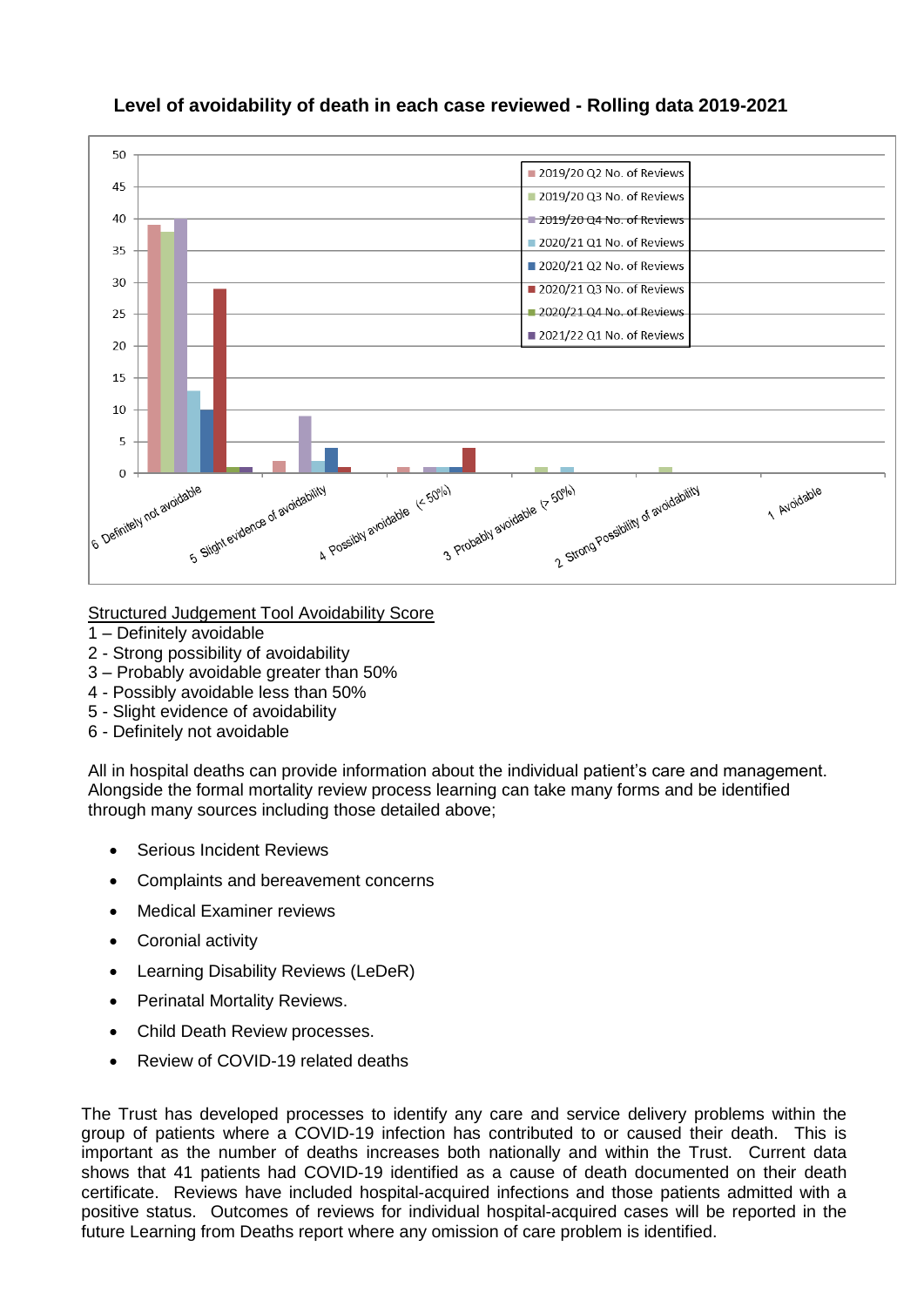It is important to identify themes and trends from all of the available information to enable Trust wide learning and address any issues that have been identified.

## **Themes from mortality reviews and investigations including Coroners referrals undertaken within the quarter:**

Of the deaths reviewed using the Structured Judgement Tool so far in the quarter:

- There were no significant issues with the quality of documentation.
- No cases identified care issues or delays that may have contributed to a patient's death.
- The Medical Examiner role continues to allow targeted clinical reviews to take place.
- Outcomes of clinical notes reviews requested by the ME have been discussed at Specialty Governance Meetings
- Emerging themes from the reviews relate to DNAR/TEP decisions and diagnostic delays

#### **Issues positive and negative:**

- Timely and appropriate DNAR discussions and decisions had been made but it is evident that Clinicians have difficulty in leading these discussions and ensuring that this remains a clinical decision, informed by but not determined by family views.
- Delays in diagnosis have been evident where activity has led to a lack of available senior decision making.
- Prophylactic anticoagulant therapy can be difficult to balance in patients with significant comorbidities.

#### **Lessons Learned:**

- Continued review of anticoagulation guidance is required to ensure appropriate professional decisions are reflected in the guidance, particularly in respect of patients with a high BMI.
- Where specific assessments or investigations are not performed as deemed unnecessary this should be documented to ensure this is not seen as an omission.
- Further education is required about how to involve patients and their families in the DNAR decisions, whilst retaining the responsibility for the decision, based on the clinical possibilities and realistic outcomes.

## **Actions Taken:**

- Review of information relating to Prophylactic Anticoagulant dosages in bariatric patients through the VTE working Group and pharmacy teams.
- Active discussions within Medical Governance Meetings about the risks and benefits of increased anticoagulant doses.
- Measures are already in place to facilitate further education and enhanced practice in respect of DNAR escalation discussions.